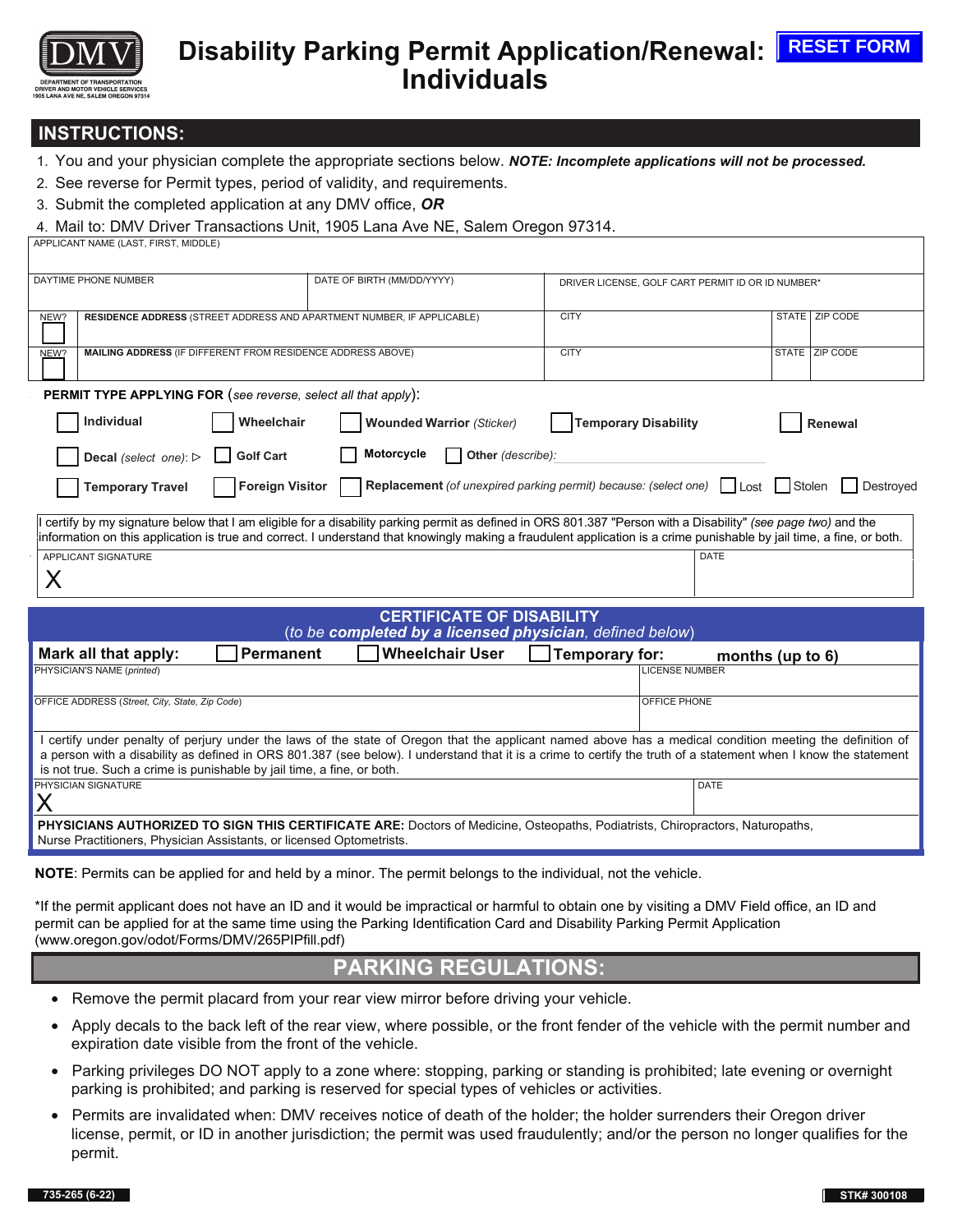## **Individual and Wheelchair User,** valid for eight years

Must be certified by your doctor as a person with a disability (*see definition below*) and wheelchair user if applying for that permit.

#### **Wounded Warrior** (*sticker for Individual placard)*, valid for eight years

Must qualify for an Individual permit; a sevice-connected disability alone is insufficient. In addition to this completed application, you must also provide both:

- a. A letter from the Veterans' Administration indicating 50% or greater service-connected disability; and
- b. A document reflecting discharge status other than dishonorable issued by any branch of the Armed Forces of the United States or the United States Department of Veterans' Affairs.
- **Temporary Disability,** valid for up to six months

For drivers who are temporarily disabled for less than four years. Must reapply if still needed after six months.

**Decals,** valid for the duration of the Individual permit

For placement on golf carts, motorcycles or similar vehicles for drivers already holding an individual permit.

## **Temporary Travel,** valid for 120 days

For persons with disabilities who already have a Disability Parking Permit and want a second permit for travel purposes only.

## **Foreign Visitor,** valid for up to 30 days

For persons with disabilities visiting from outside the US who hold a disabled parking permit in their country of passport issuance.

# **STATUTES AND RULES**

## **Oregon Revised Statutes (ORS):**

## **801.387 "Person with a disability."**

(1) A person who has a severely limited mobility because of paralysis or the loss of use of some or all of the person's legs or arms; (2) A person who is affected by loss of vision or substantial loss of visual acuity or visual field beyond correction; or (3) A person who has any other disability that prevents the person from walking without the use of an assistive device or that causes the person to be unable to walk more than 200 feet, including but not limited to: Chronic Heart Condition; Emphysema; Arthritis; Rheumatism; or Ulcerative colitis or related chronic bowel disorder.

## **811.616(2) Oregon Wounded Warrior Placard**

A person is a wounded warrior who qualifies for an "Oregon Wounded Warrior" parking permit if the person: (a) Submits written proof to the Department of Transportation of having a United States Department of Veterans Affairs total disability rating of at least 50 percent as a result of an injury or illness that the veteran incurred, or that was aggravated, during active military service; and (b) Received a discharge or release under other than dishonorable conditions.

## **Oregon Administrative Rules (OAR):**

## **735-080-0020(3) Oregon Wounded Warrior**

An Oregon Wounded Warrior placard or decal is an individual or wheelchair user disabled person parking placard or decal with the addition of a sticker saying "Oregon Wounded Warrior"...If the issuance of the Oregon Wounded Warrior permit is the first issuance of a disabled person parking permit, DMV will include the placard, decal or both per the applicant's request.